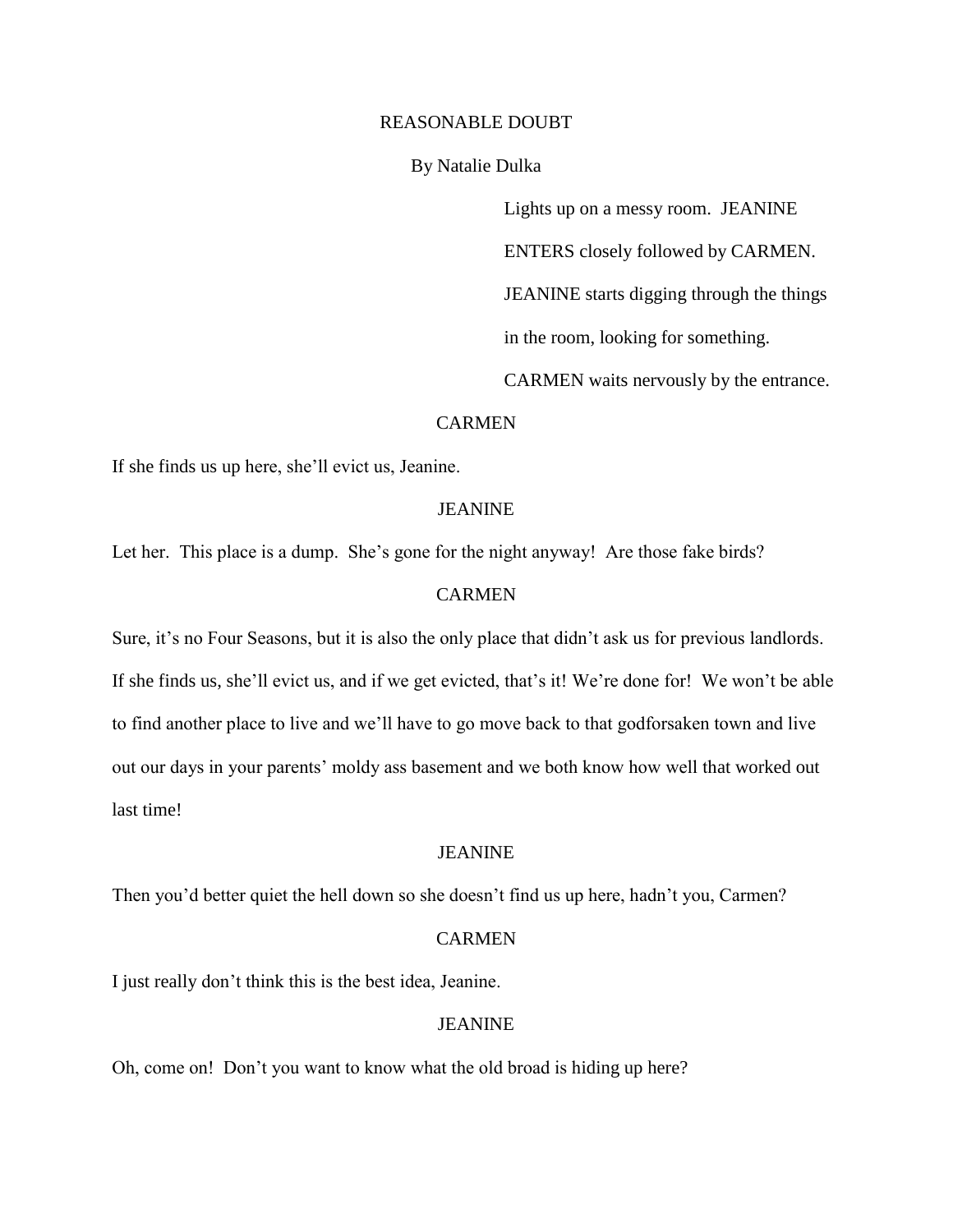Not particularly, no. I'd rather go to dinner like we'd planned.

# JEANINE

We can go to dinner any old time. It's not every day that the creepy old lady who lives upstairs leaves the house for the evening. This might be our only chance to find out what the she's been doing up here.

CARMEN comes up behind JEANINE and

wraps her arms around her waist.

# **CARMEN**

It's also not every day that we can have inconsiderably loud sex in our room without annoying that same creepy old lady who lives upstairs

# JEANINE

I see your loud as hell sex and I raise you loud as hell sex *after* I find a story.

## **CARMEN**

You are hopeless.

# JEANINE

Hopelessly in love with you, yes.

# **CARMEN**

Gross.

## JEANINE

Bah! My love for you! Gross? I have never been so thoroughly offended in all my days!

#### CARMEN

Oh whatever. Just finish snooping and take me to dinner like you promised!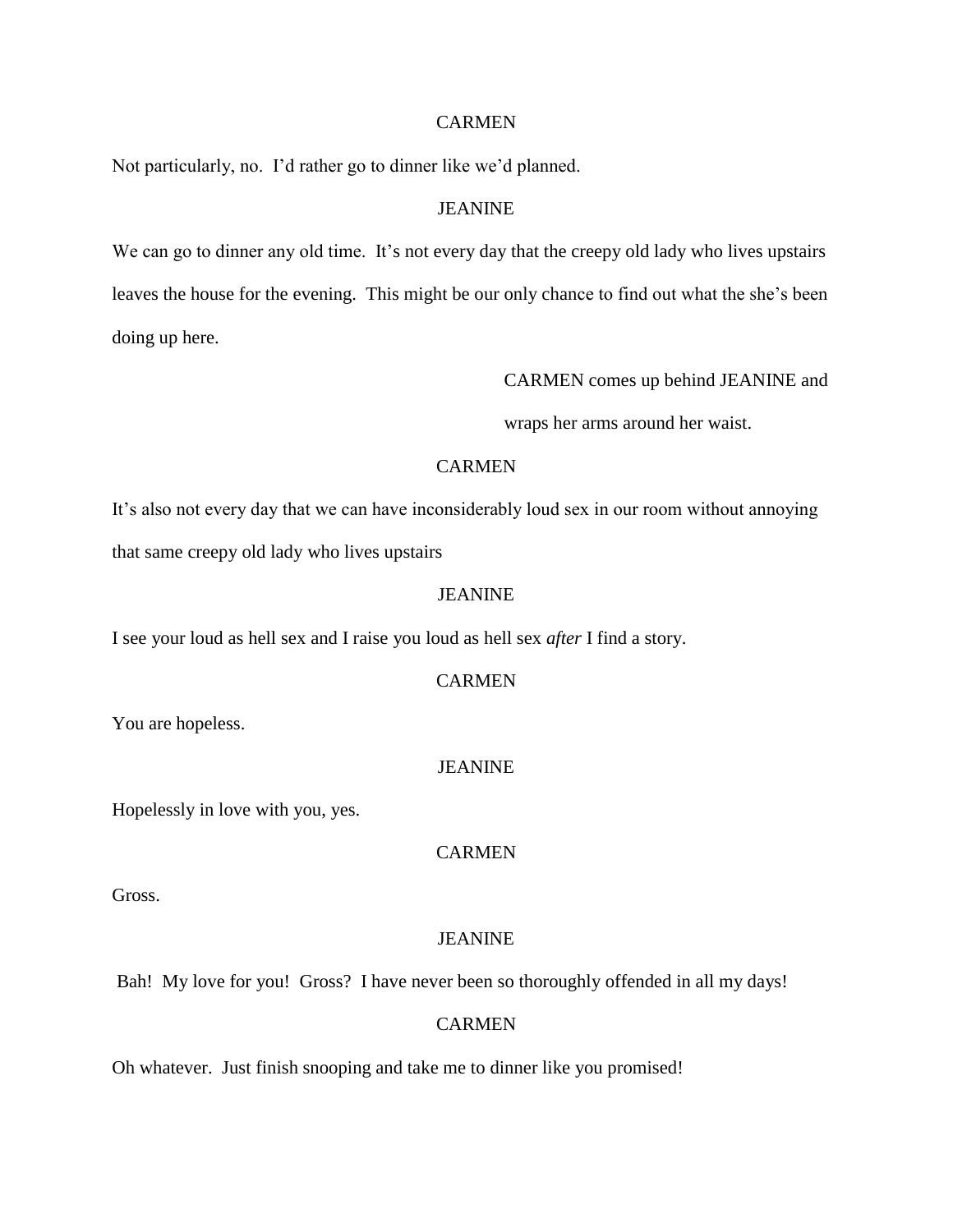Or to bed!

JEANINE goes over to the ash tray and

pokes around in the dust.

Holy shit, Carmen. I think this is cocaine!

# **CARMEN**

Congrats, Jeanine! You did it! You figured out what she was hiding! You're so smart and pretty. Wow! I am just blown away! You're the best investigative journalist to ever live. Eat your heart out, Walter Cronkite!

Beat.

Can we go now?

# JEANINE

Holding the portrait.

Do you think this is her long-lost lover? Estranged father? Both?!

## CARMEN

Oh my god! That's it. I'm out. I quit. I'm leaving. Good luck with your witch hunt, Jeanine. I am going back to any one of the other rooms in this house that our landlord hasn't strictly forbidden us from going into

## JEANINE

Okay, fine. But don't you want to know – even just a tiny bit – *why* she has strictly forbidden us from coming in here?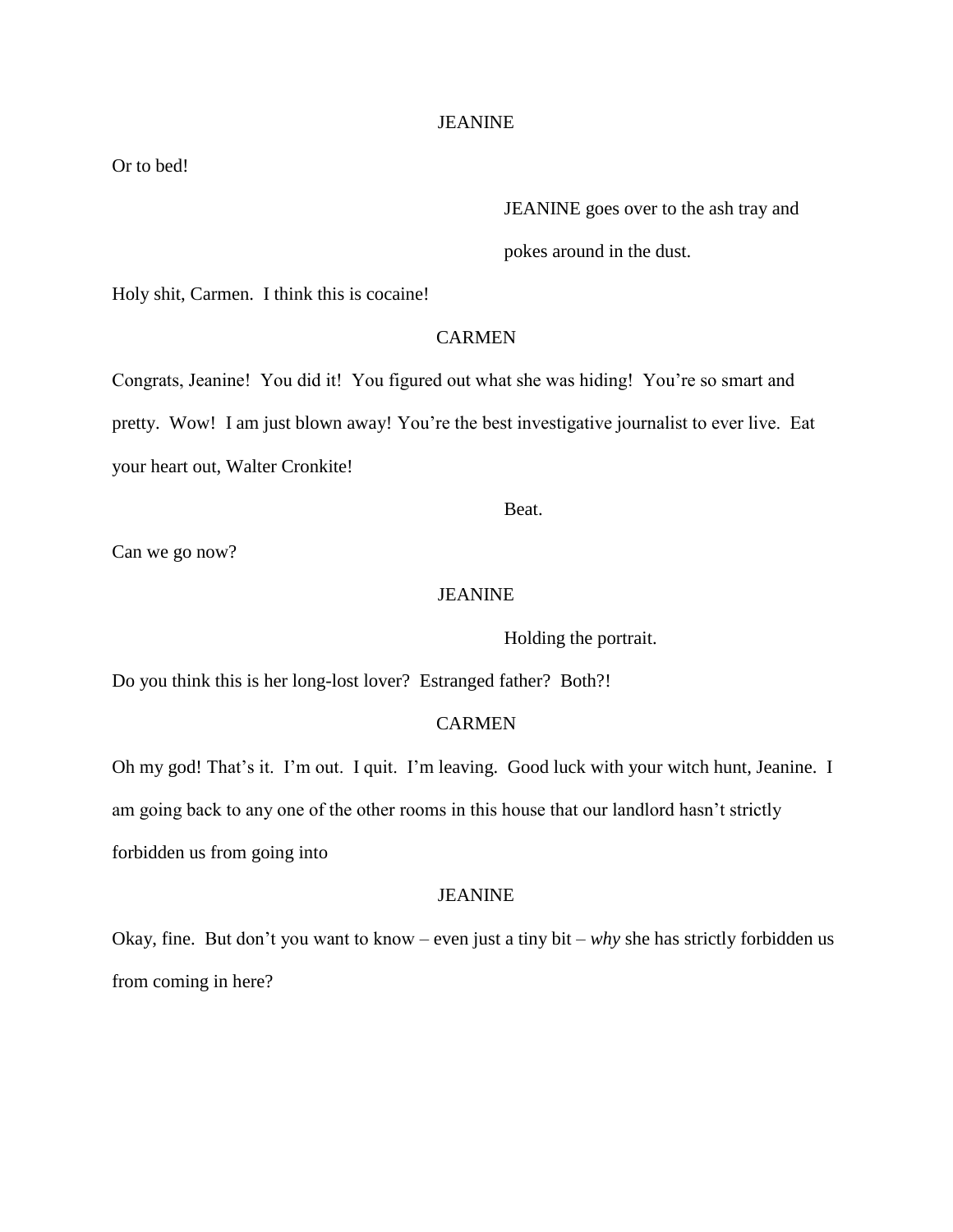Probably because she, like every other human ever, likes to have at least a little privacy? She probably didn't want you sticking your grubby fingers in her cocaine and accusing her of incest!

#### **JEANINE**

There is no way that a woman who makes such a big deal out of us not coming in here isn't hiding something, Carmen!

## CARMEN

She's probably just hiding the cocaine! And it honestly didn't seem like a big deal to me.

# JEANINE

Okay what conversation were you a part of because the one I thought we had with her was pretty damn over the top. I mean, she made us take an oath, Carmen. An oath!

# **CARMEN**

She's just eccentric, Jeanine! That doesn't mean that she's hiding something.

## **JEANINE**

Eccentric? Your Aunt Maureen is eccentric. This lady is bat shit. She has fake birds in an offlimits attic, Carmen. That's not eccentric. That's fucking weird.

## **CARMEN**

She's not hurting anyone, Jeanine. Why are you pushing this so hard?

## JEANINE

Because I want to know what she's up to! There is a story here! I can feel it!

## CARMEN

Look around, Jeanine! This is not a meth lab or the home base for some sinister plot to overthrow the government. It's just the attic of a sad old woman. God! You're ridiculous!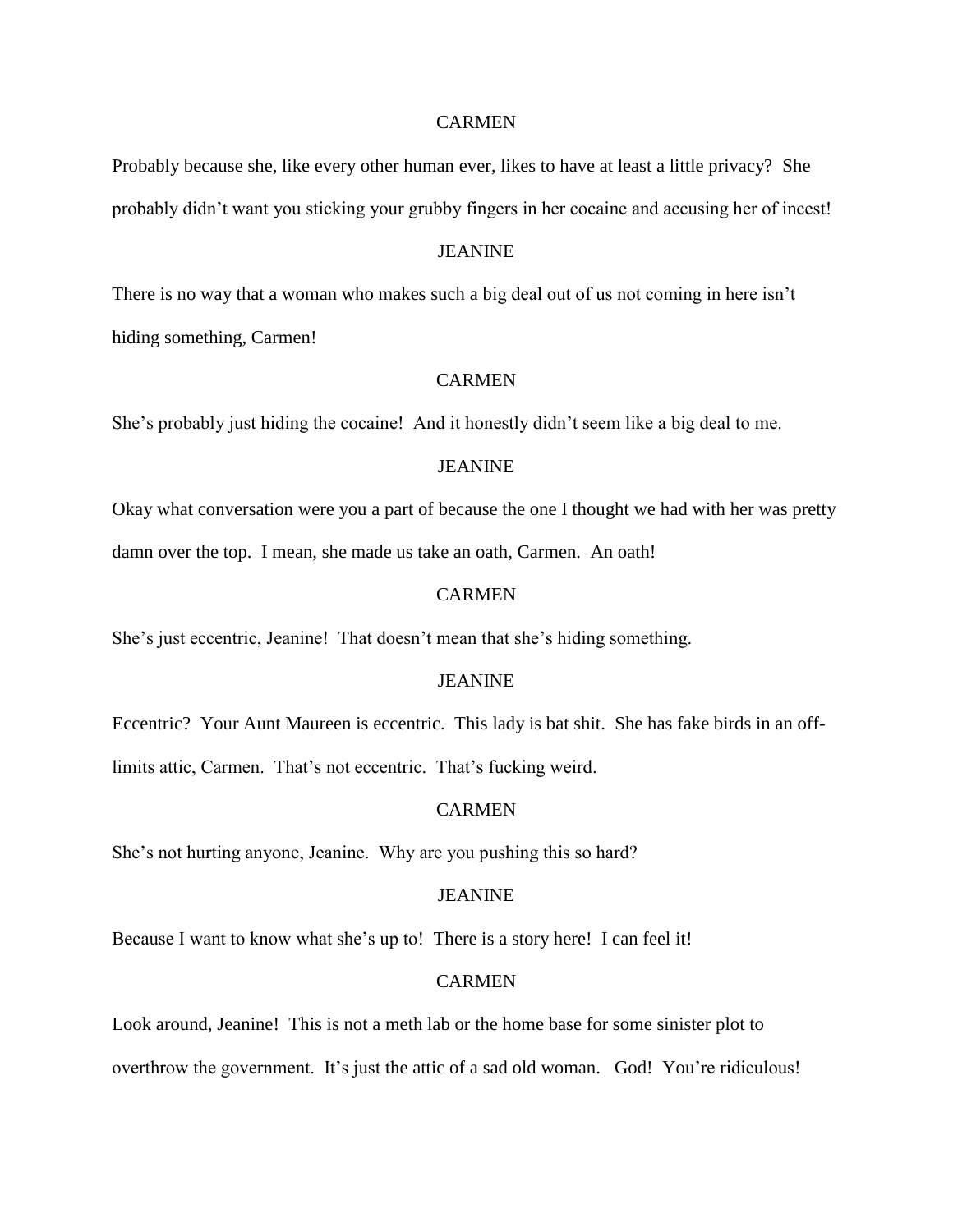Oh, *I'm* ridiculous?! Me? Who's the one who couldn't possibly handle living in that Podunk town one more second after that hillbilly piece of shit called you a dyke at the convenience store? Who's the one who picked a fight over a goddamn hot dish with the woman – my mother, mind you – who so kindly took us in after we got kicked out of the townhouse? Who's the one who got us kicked out of the townhouse in the first place?! Because it sure as hell wasn't me, Carmen!

## CARMEN

Why do you always do this? You can't just pin everything on me and call it a day, Jeanine.

#### JEANINE

I "always do this" because you always seem to forget that your temper has lost us multiple apartments, security deposits, and jobs, Carmen. You hulk out at the people who stand to take the most away from us and then pretend you did nothing wrong!

## **CARMEN**

Do you ever stop to think that maybe I wouldn't have to "hulk out" if you didn't get yourself into situations where I have to defend you?

## JEANINE

What the hell is that supposed to mean?

## CARMEN

You do these stupid fucking things like going hunting for secrets in our landlord's attic and expect that there won't be any repercussions, Jeanine! When we were in St. Paul, you tried to write a story on the landlord's illegal immigrant family members and he evicted us. When we finally landed that townhouse in Rosedale, you got caught snooping in our neighbor's shed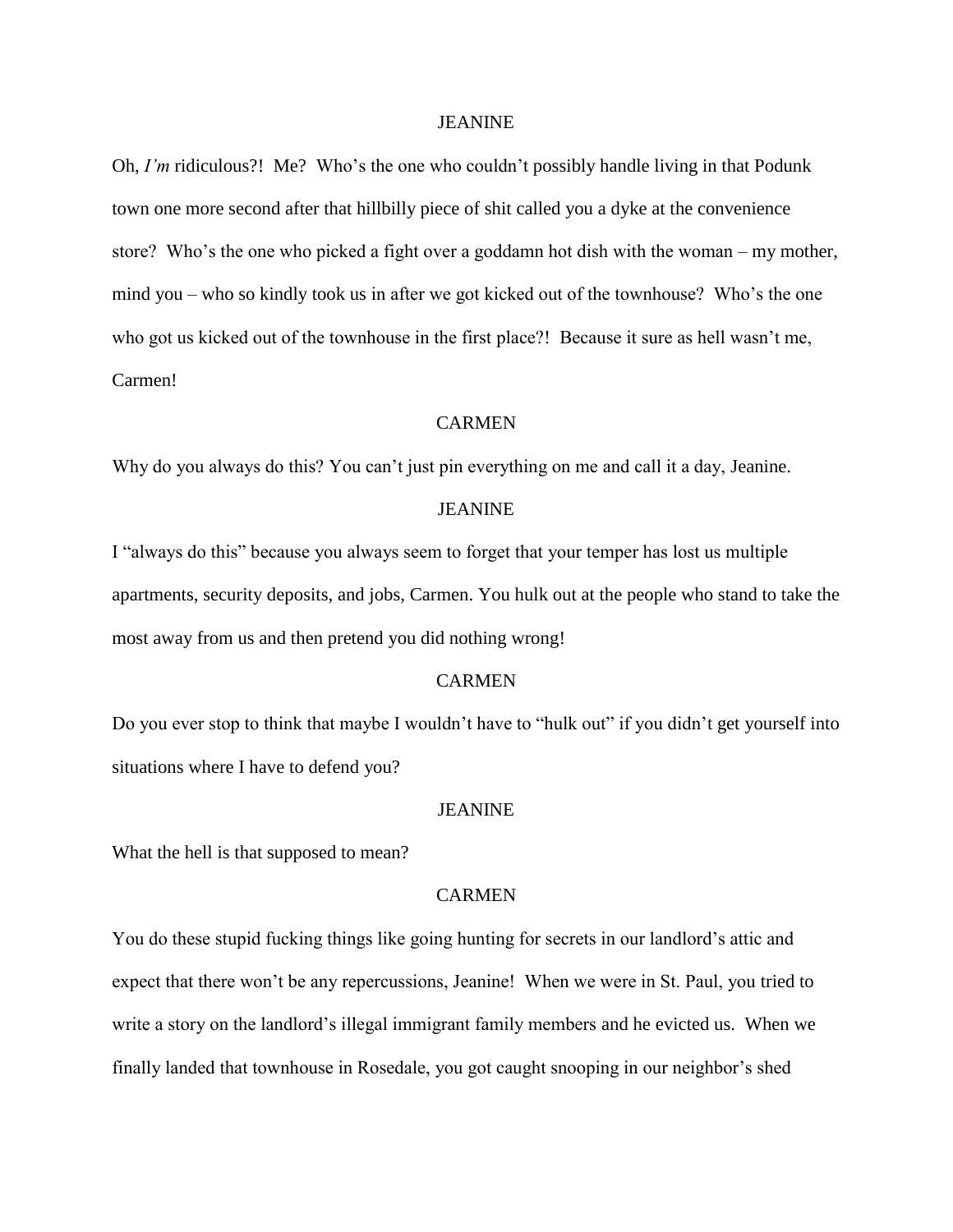because you could tell there was story there and we got kicked out! When we moved up to Red Wing to live with your parents, you stopped turning in stories and doing your damn job because you were too busy trying to figure out who was sleeping with who in the church book club and I stood up for you to your mom. The fight wasn't about Tater Tot hot dish. That shit's delicious. The fight was about you. It's always about you.

## JEANINE

Don't turn this around on me! I am not to blame!

# **CARMEN**

What!? I'm not even trying to blame you! I'm trying to show you that I do all these things for you! Jesus! I just can't win with you.

## JEANINE

Your neurotic ass has ruined every good goddamn thing we've had in the last 3 years, Carmen. Not me. You. I might get into trouble sometimes but no one said you had to start wars for me. I never asked you to go to bat for me.

## CARMEN

You're mixing your metaphors. And my "neurotic ass" is the only one that'll have you so I'd slow my roll if I were you.

#### JEANINE

Okay first of all, how dare you? And second of all, you are not the only one who'd have me. I am a catch.

#### CARMEN

Yeah, a fucking rude one. Who's not gonna throw back the fish that calls them names?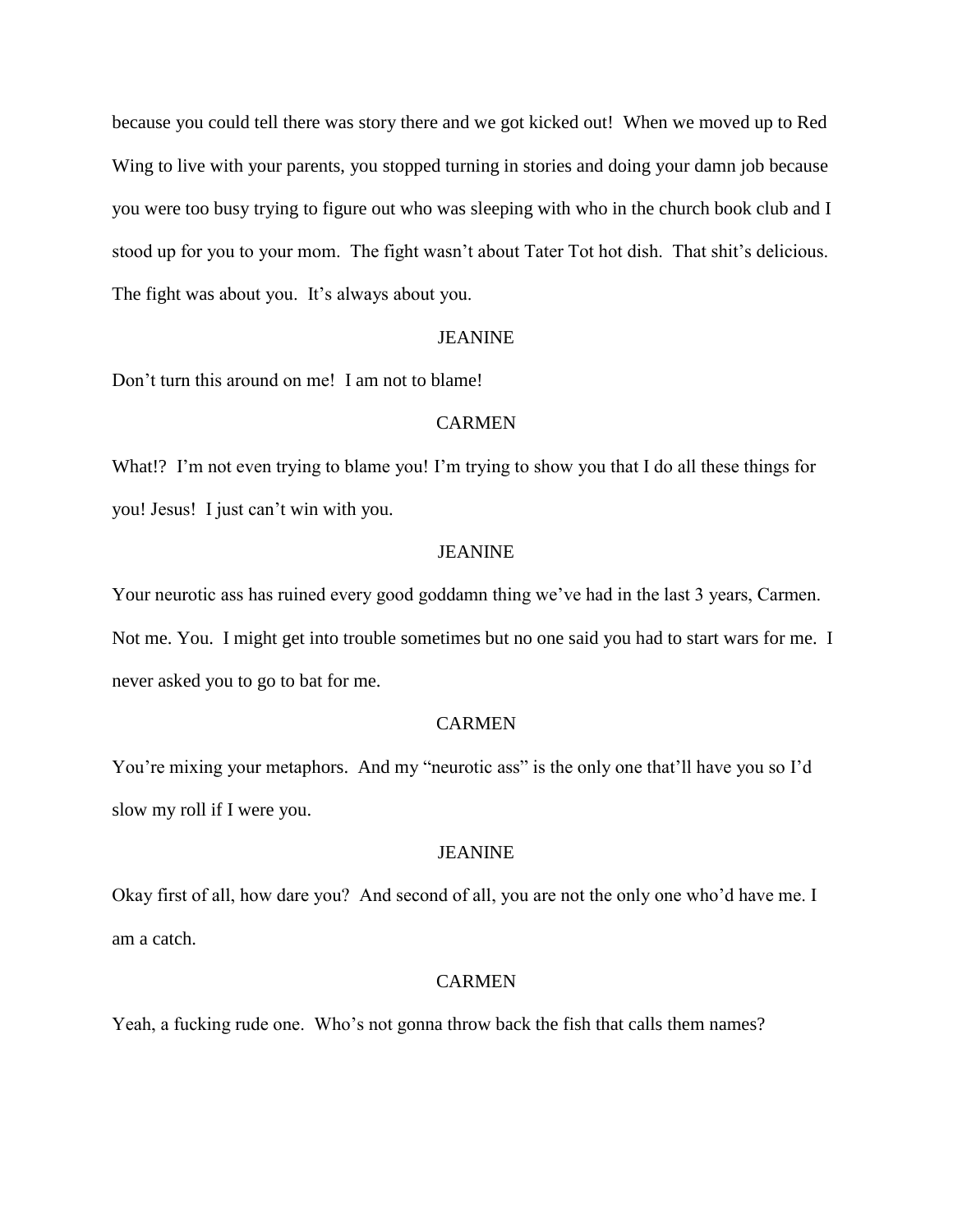| You didn't.                                     |                                       |
|-------------------------------------------------|---------------------------------------|
|                                                 | Beat.                                 |
|                                                 | JEANINE goes over to CARMEN and takes |
|                                                 | her in her arms.                      |
|                                                 | <b>CARMEN</b>                         |
| Yeah, well, I'm a glutton for punishment.       |                                       |
|                                                 | <b>JEANINE</b>                        |
| And a neurotic one at that.                     |                                       |
|                                                 | <b>CARMEN</b>                         |
| You're such a bitch.                            |                                       |
|                                                 | They kiss or hug or have a moment.    |
|                                                 | <b>CARMEN</b>                         |
| Can we go now, please?                          |                                       |
|                                                 | <b>JEANINE</b>                        |
| Nope!                                           |                                       |
|                                                 | <b>CARMEN</b>                         |
| Why not?                                        |                                       |
|                                                 | <b>JEANINE</b>                        |
| Because I still haven't figured out her secret! |                                       |
|                                                 | <b>CARMEN</b>                         |
|                                                 |                                       |

Jesus Christ.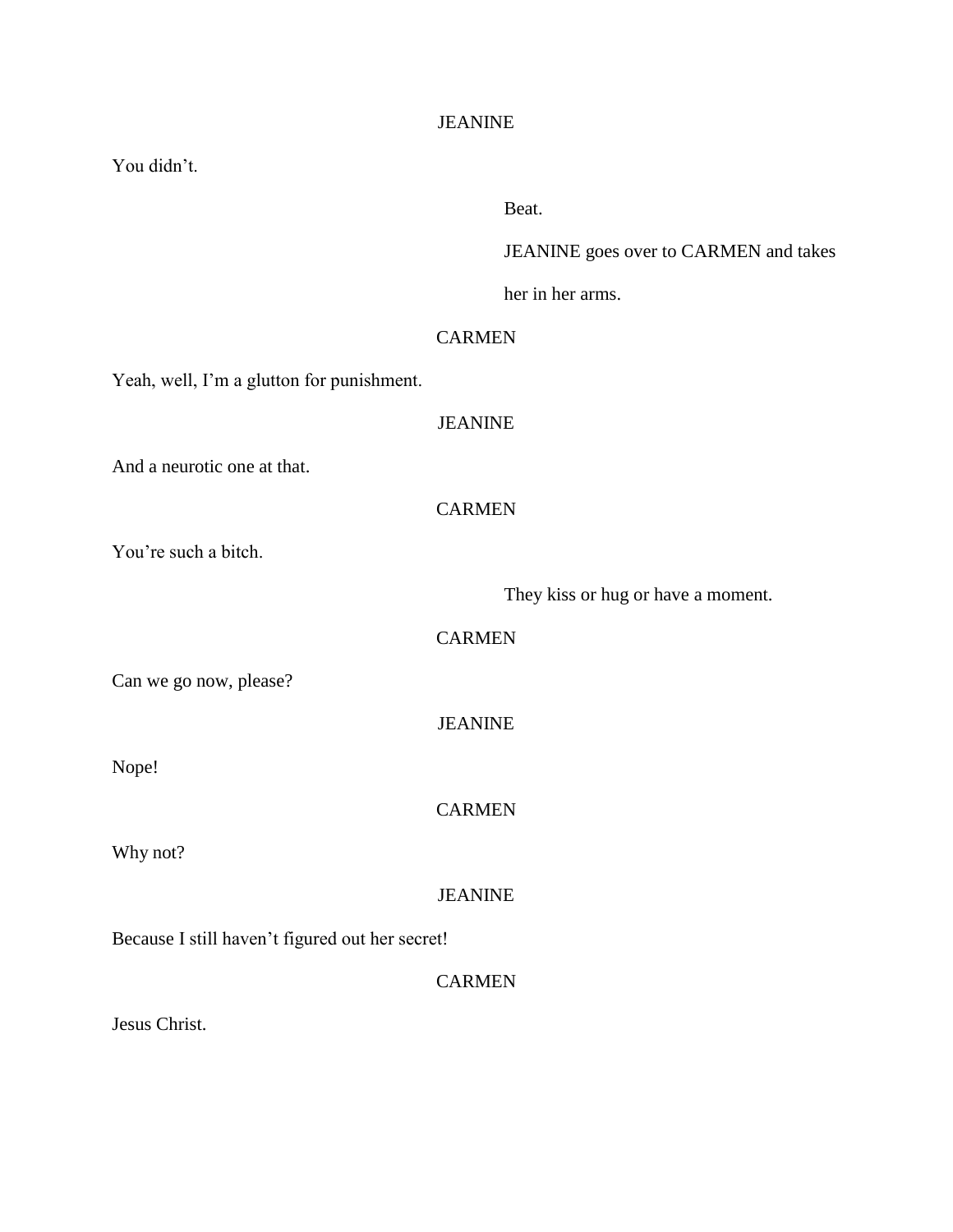During this bit, CARMEN takes a seat and impatiently waits for JEANINE to finish snooping.

# **JEANINE**

Hear me out. She has an off-limits attic that she makes her tenants swear an oath they won't enter. She doesn't put it in the lease or just mention it casually like "hey, please don't go in my creepy witch attic" – she has us take a goddamn oath. And she was oddly specific about the wording of that oath.

# **CARMEN**

That's usually how oaths work.

## **JEANINE**

So, here's what I'm thinking.

## **CARMEN**

Here we go.

#### JEANINE

I'm thinking that we might be a part of some weird reality T.V. series.

#### **CARMEN**

Like Big Brother?

#### JEANINE

Exactly. I think this is where all the recording and editing and commentary happens! This is a fantastic couch for a confession cam!

JEANINE gets on the couch.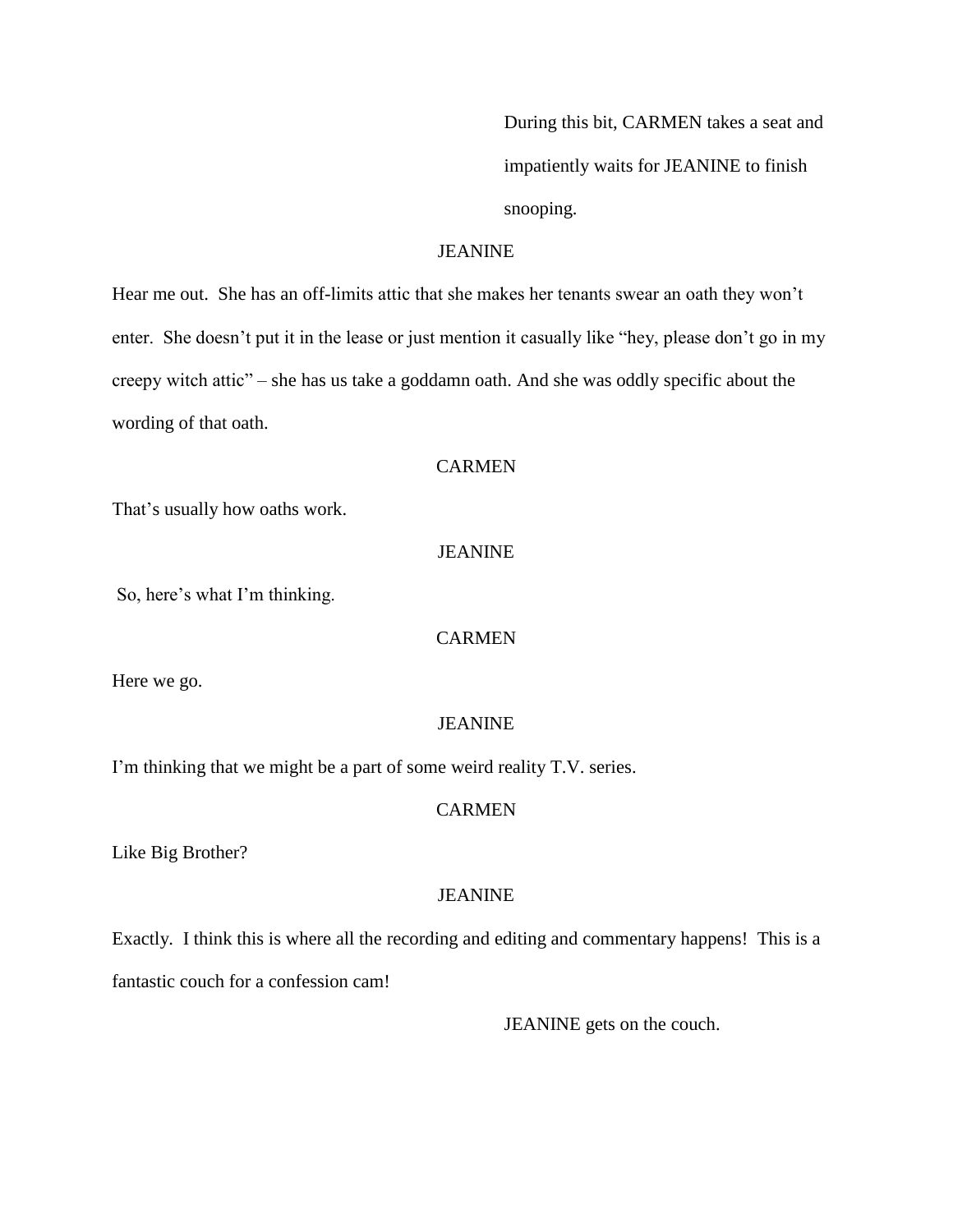Confession cam?

# JEANINE

You know? Like on America's Next Top Model when the girls go in a separate room and sit there and talk directly to the camera and they're all like "Stephanie was being such a bitch today and I mean I want her to be successful in this competition but I just don't think she has what it takes."

# CARMEN

So, you think that we were duped into being on a reality T.V. show about…. What exactly? It's not like the people living in this house lead extraordinary lives, Jeanine. I highly doubt any network would sign a show about a reclusive old woman who rents out rooms in her home to washed up journalists and their lesbian lovers.

## JEANINE

Do you have a better explanation?

## CARMEN

Yes! It's just an attic where she keeps her old things and doesn't want her tenants poking around!

#### JEANINE

That's totally unrealistic and completely ridiculous, Carmen. That makes no sense. I still think it's a reality T.V. show. I think the combination of the lease and the oath somewhere had a legally binding statement saying we were okay being on this thing. The whole premise of the show is probably that we're supposed to figure out that we're on a show in the first place!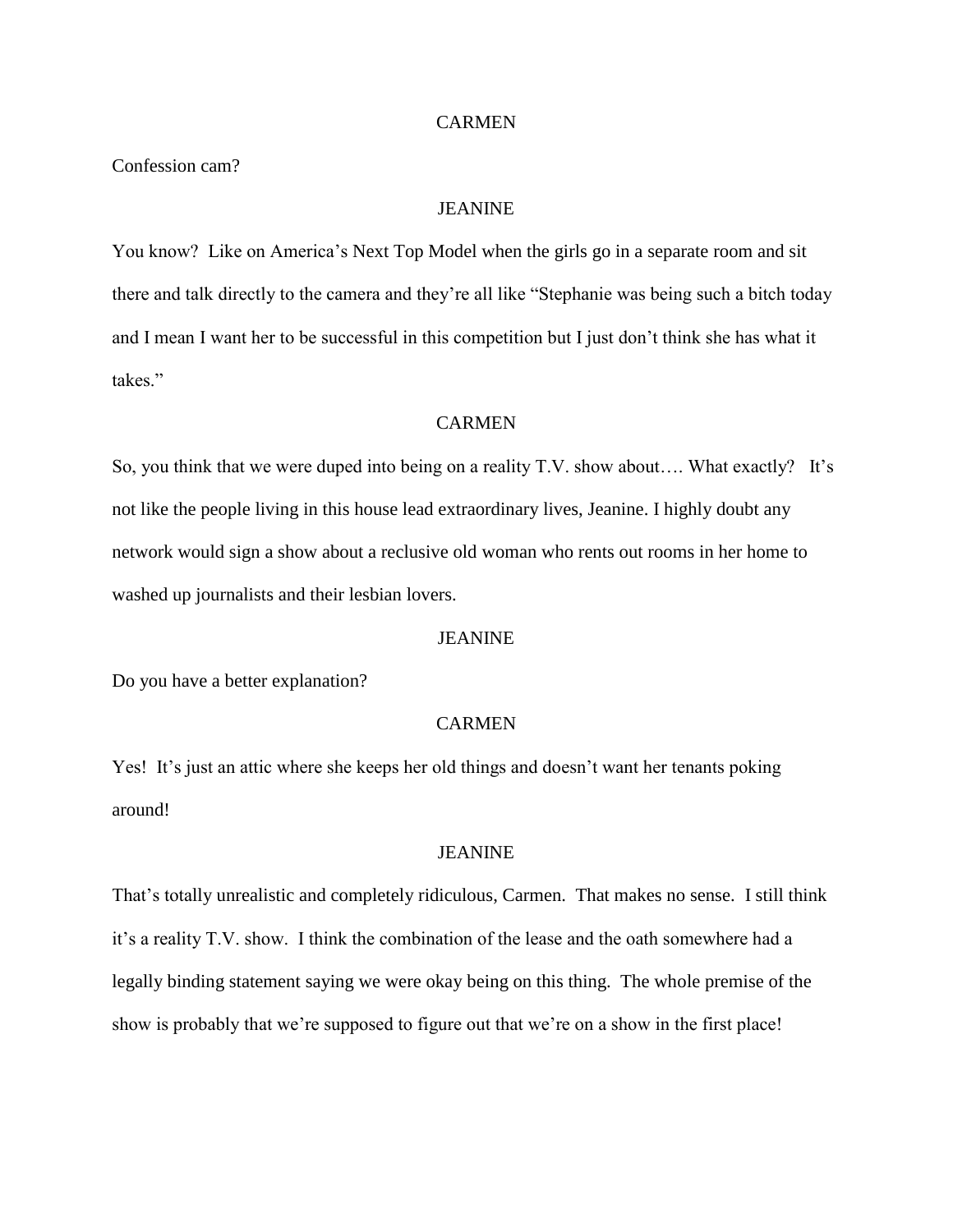Yes, because that's a reasonable explanation. You know that old adage about hoofbeats, Jeanine? That when you hear them, you shouldn't assume it's zebras?

# JEANINE

What hoofbeats? Anyway. I think there's a hidden camera somewhere. Probably in the portrait or in Mary or something. Oh!

She goes over and fiddles aggressively with

the headset.

I bet this is hooked up to all the microphones in the house and this is how she listens to us. If I could just get it to turn on, I could prove it to you!

# **CARMEN**

Jeanine, you're freaking me out. This lady is not recording us! She probably just has some fond memories of these things and doesn't want us messing around with them.

## JEANINE

Then why the elaborate oath? Hmm?

# **CARMEN**

She's strange, I'll give you that. But I really think you're unravelling a bit here, Jeanine. Can we please just go to dinner?

#### JEANINE

Stop it! Stop trying to shut me up! Something is going on here! I can feel it!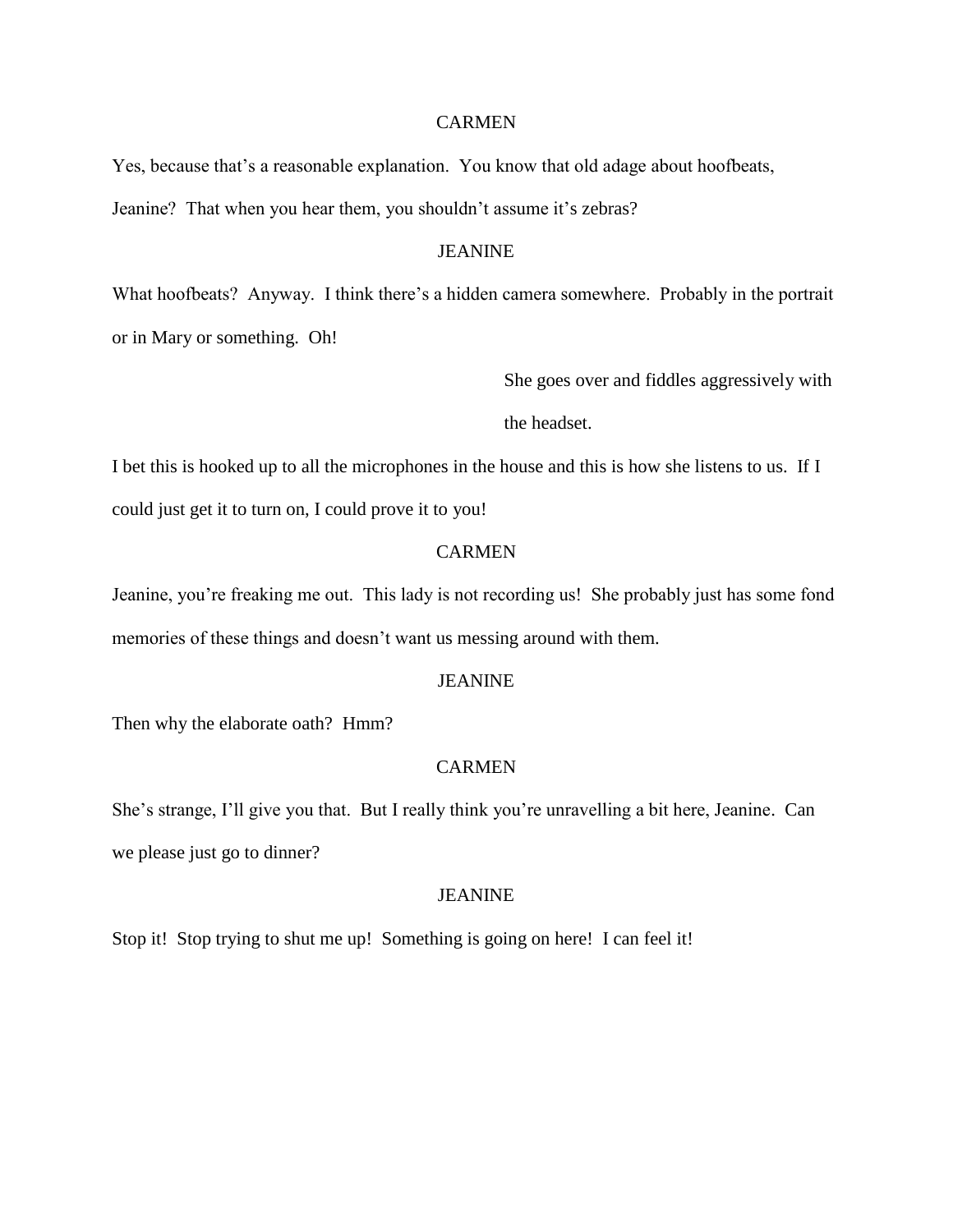JEANINE's search becomes more harried. She picks up the statue of Mary and looks all over it for clues, knocks over other props, etc.

# CARMEN

Okay! Fine! Let's pretend that there is something going on. That still doesn't make it your responsibility to unearth it! Can't we just live somewhere without you trying to expose the place for some conspiracy or other? Can't we go two months without a goddamn scandal?

# JEANINE

This is who I am, Carmen! I am an investigator! It's what I do!

## **CARMEN**

No; it's what you used to do. You got fired, remember? You're not a journalist anymore! Don't you know that?!

Beat.

JEANINE stops her frantic search and ends holding the statue of Mary by the neck in one hand.

## JEANINE

Of course, I know that. I spend every minute of every day hating myself for losing my shit and losing my job. The last thing I need from you is a reminder that I'm worthless. That I'm not even allowed to do the one thing I'm good at anymore.

# **CARMEN**

You're not worthless.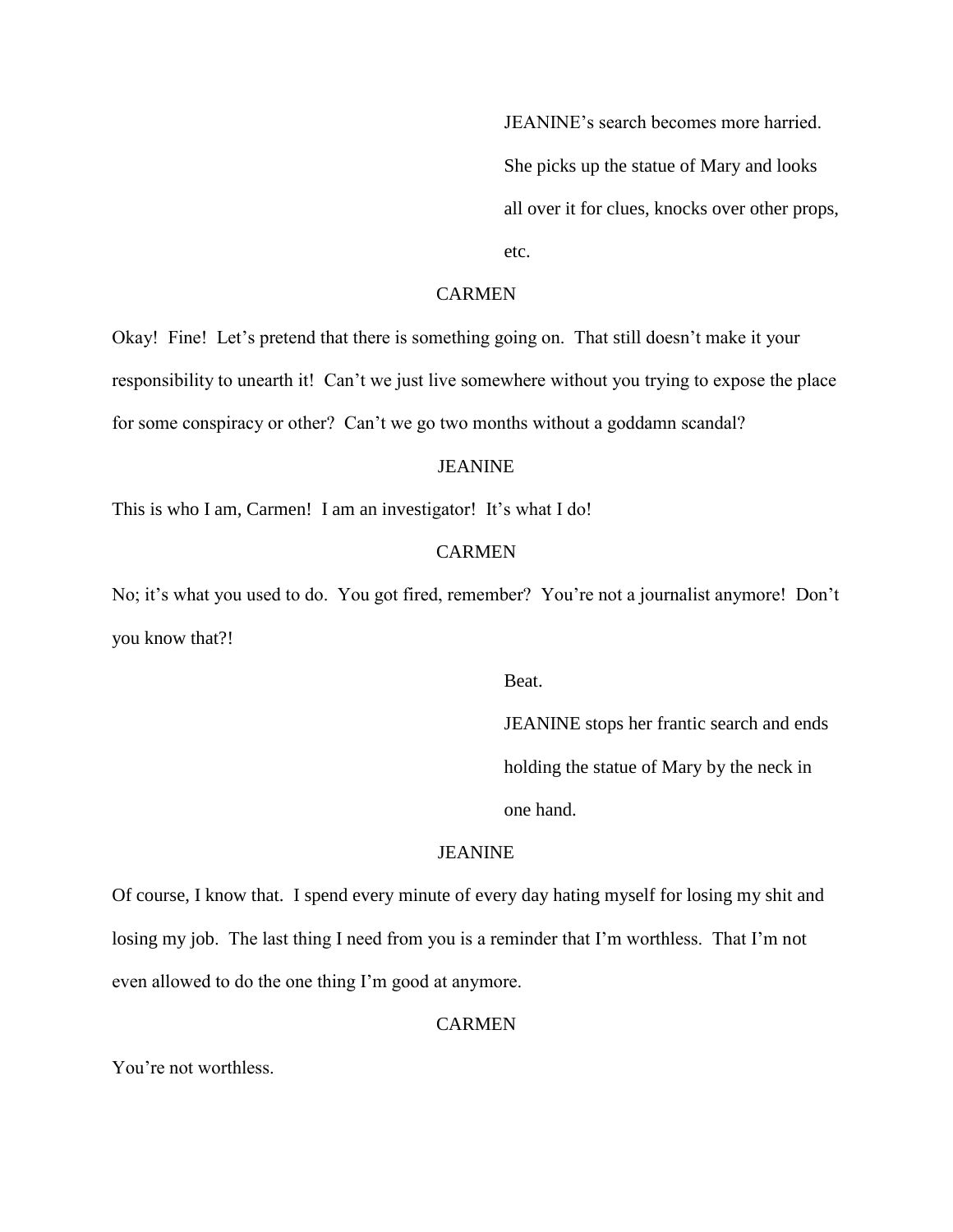Without my work, all I am is some nosy bitch with a hot girlfriend. I don't have hobbies, Carmen. I don't have skills or really any friends. All I have is you and my journalism.

## CARMEN

That's bullshit.

# JEANINE

Yeah? Name three people who would choose to hang out with me if you weren't there, Carmen. Name one thing that I do well other than snooping and writing.

# **CARMEN**

You're good in bed.

# JEANINE

Other than that?

## **CARMEN**

You're funny. You're smart. And you're persistent as hell.

## JEANINE

But I'm worthless. I don't have anything to dedicate all my humor and good looks and persistence and superior love making skills toward. You can't be my purpose, Carmen. I need something bigger than that.

## CARMEN

Find one. You've been dedicating your time and energy to finding a story. Stop searching for a story and just write, Jeanine. You don't need a scoop to be a good writer.

## JEANINE

Pfft. That's easier said than done.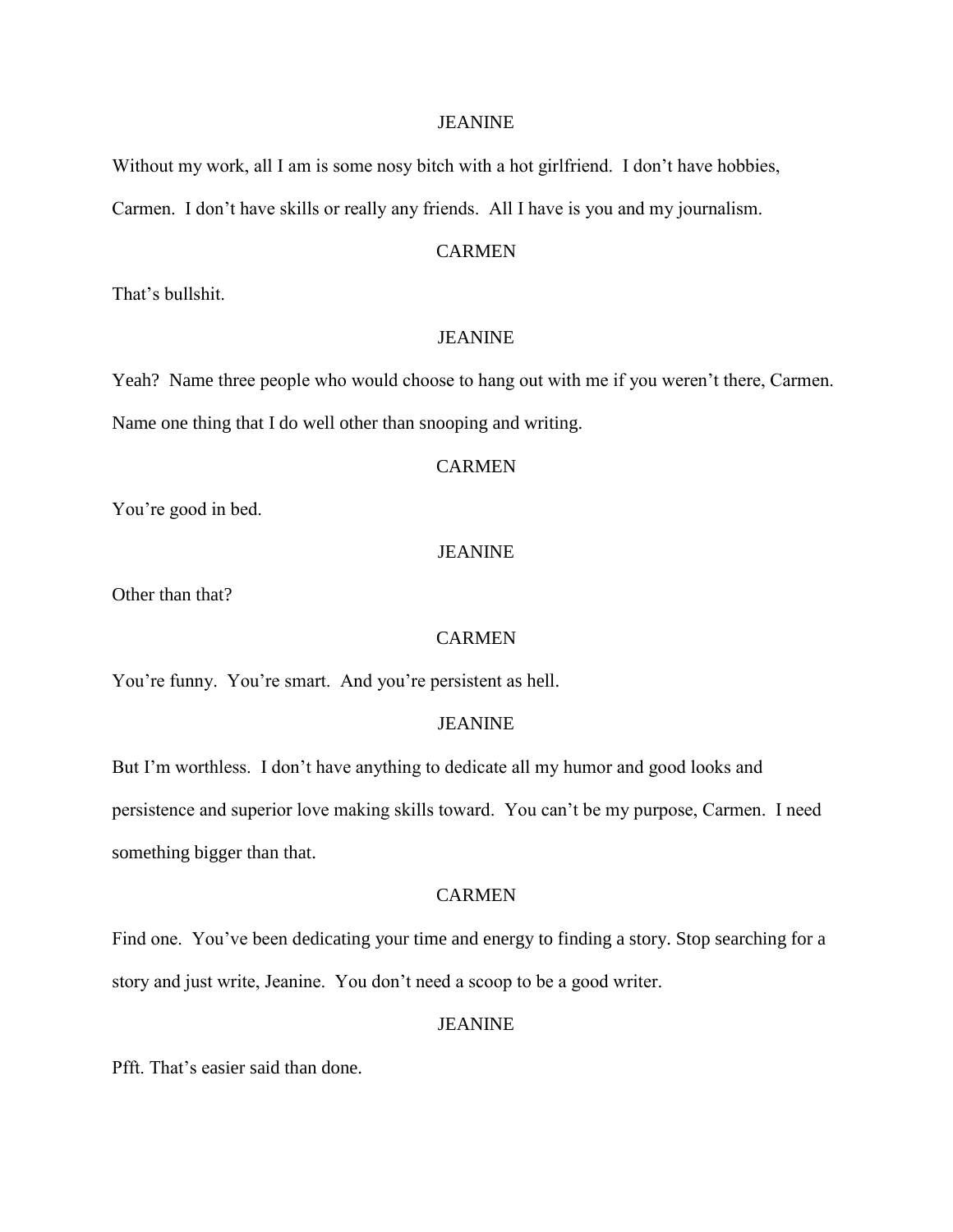You haven't even tried! All you've been doing is spiraling and snooping and avoiding the problem.

# **JEANINE** I know. She sets down the statue of Mary. I'm sorry. **CARMEN** Are you apologizing to me or the statue? JEANINE **CARMEN** Well I forgive you. I love you. JEANINE I love you too. CARMEN Can we go to dinner, now? JEANINE We should probably clean this mess up, first. CARMEN That's on you. I didn't do any of this.

You.

From offstage a crotchety old woman voice

is heard.